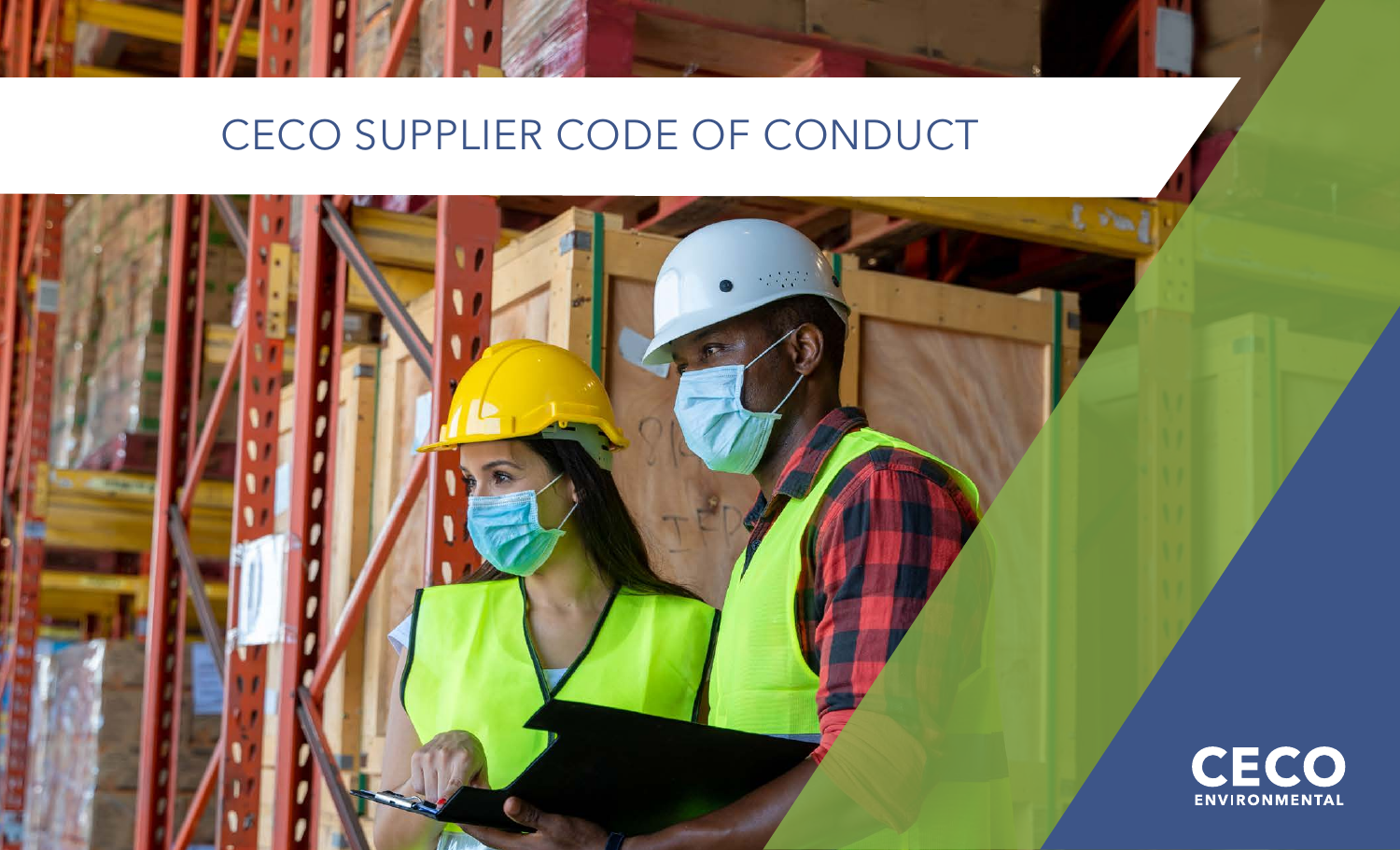# A MESSAGE FROM **OUR CEO**

Dear Business Partners,

Our company's success is driven by our commitment to providing our customers with quality products and service. To achieve this, we must have a high-caliber workforce that continuously holds itself to the highest standards. Our high standards apply not only to our employees but also extend to our business partners and their employees.

CECO Environmental Corp.'s Supplier Code of Conduct is designed to provide you with the information you need to be successful when dealing with CECO and to help us meet the highest ethical standards possible. CECO recognizes that legal and cultural requirements vary in a global business environment and expects that all our suppliers follow the applicable laws of their country or territory. At the same time, this Supplier Code of Conduct sets forth certain universal requirements that our Supplier partners must follow. It is the responsibility of our Suppliers to understand and apply our Supplier Code of Conduct to their own companies.

Thank you for contributing to the legacy of integrity we enjoy at CECO.

Sincerely,

Toad R. Steason

Todd R. Gleason, Chief Executive Officer

### **CECO Values**



**Customer First** - We work from **outside-in**, keeping the customer benefit clear in everything we do.



**Excellence & Execution** - **Disciplined execution** and **repeatable processes** are the path we follow to excellence.

X

E)

 $\mathbf{P}$ 

**Decisive Action** - We make **decisions**  and **take action** to deliver results even in an uncertain world.

**Learning & Improving** - At CECO, we are passionate about **learning** and **development** at all levels of our work.

 $22$ 

**Supporting Our Team** - We cultivate and promote **inclusive teams** to help us outperform others in the marketplace.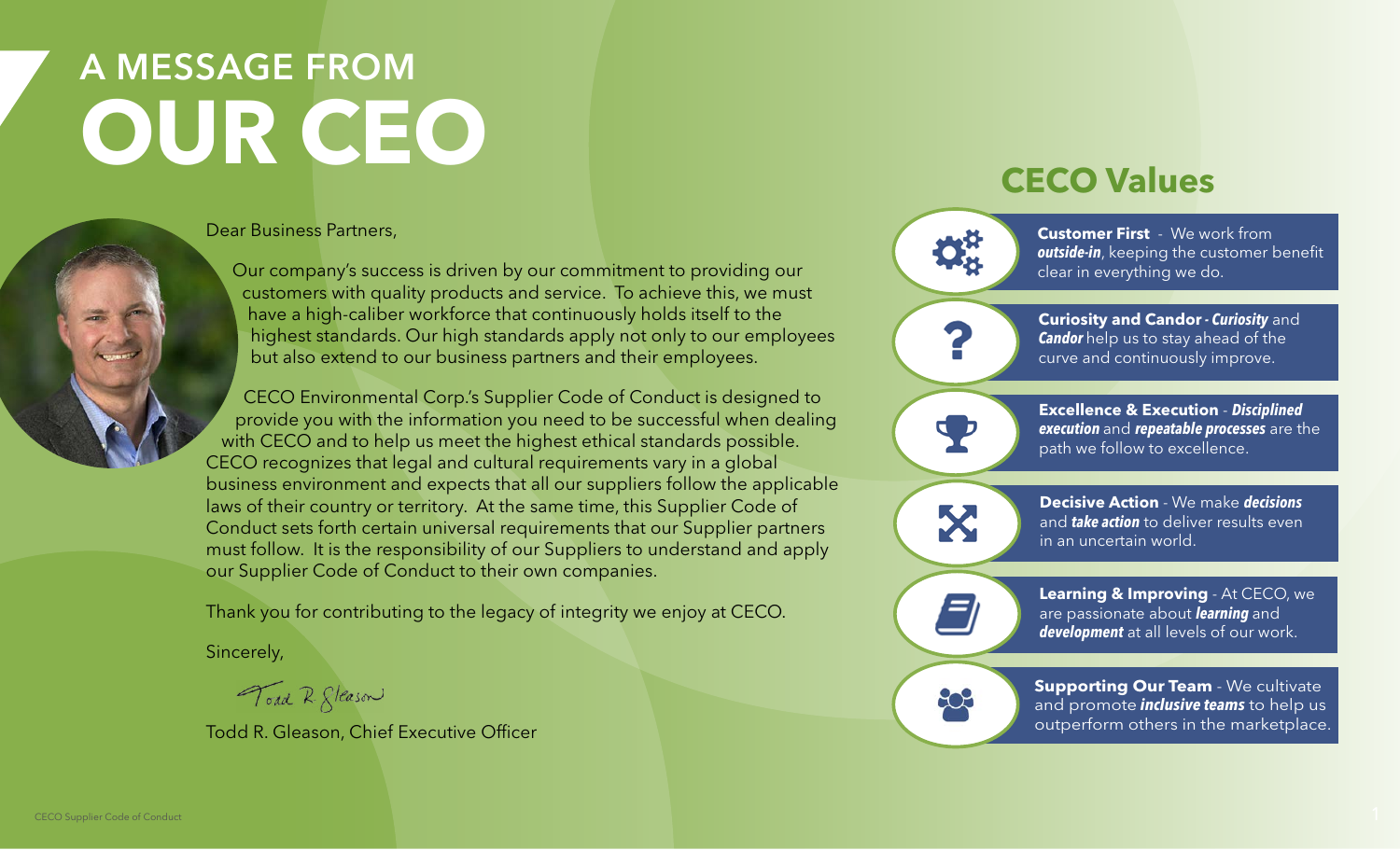# TABLE OF CONTENTS

 $\sigma$ 

(Click on Section Titles Below for Direct Access)

| <b>Annual Certification Requirement and Audit Rights 4</b> |  |
|------------------------------------------------------------|--|
|                                                            |  |
| Reporting Concerns and Seeking Guidance4                   |  |
|                                                            |  |
|                                                            |  |
|                                                            |  |
|                                                            |  |
|                                                            |  |
|                                                            |  |
|                                                            |  |
|                                                            |  |
|                                                            |  |
|                                                            |  |
|                                                            |  |

**Gusiness Glass** 

D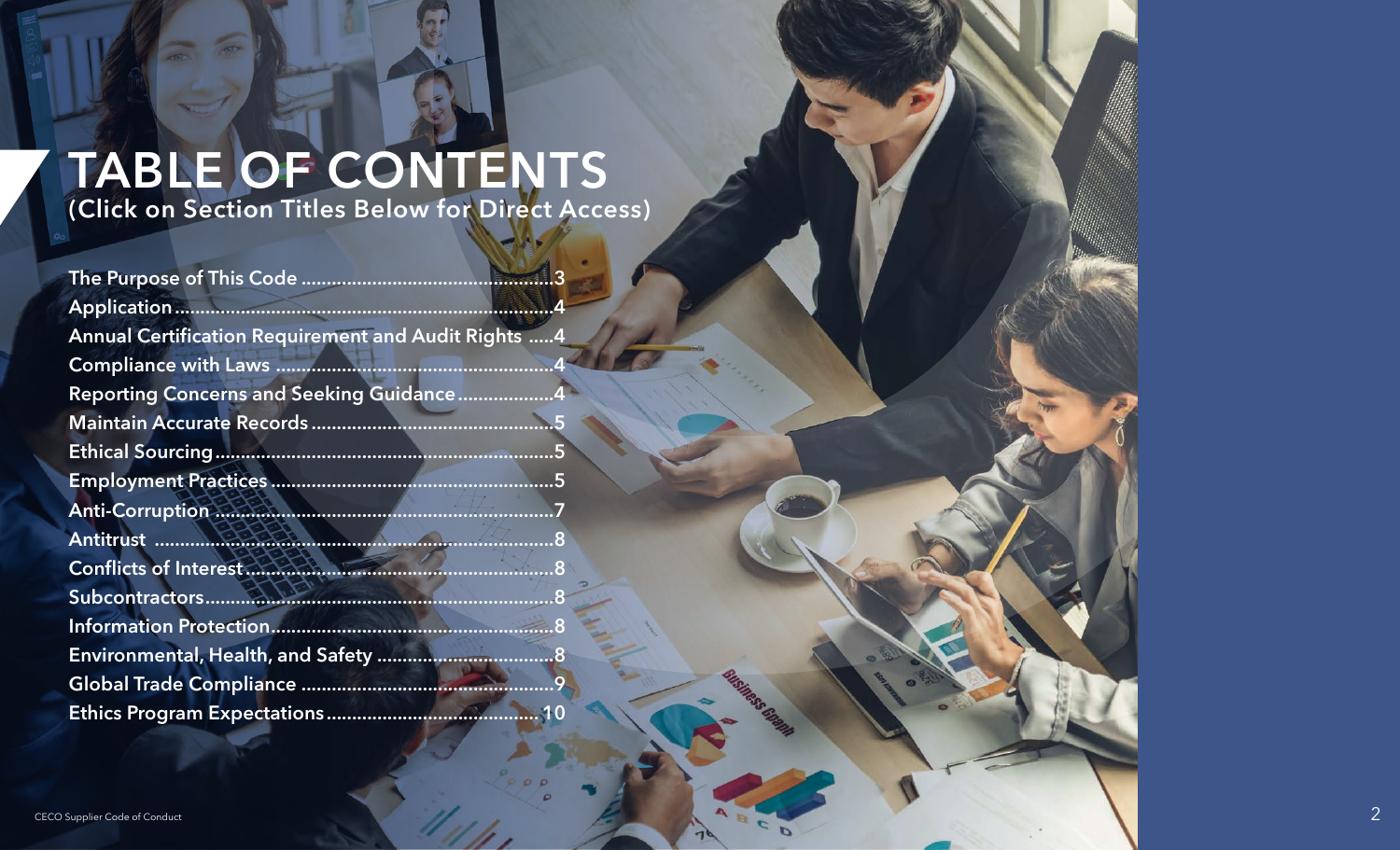#### <span id="page-3-0"></span>**THE PURPOSE OF THIS CODE**

CECO Environmental Corp. and its subsidiaries (collectively "we," "us," "our," or "CECO") believe a strong relationship with our business partners is the key to ensuring our company's success. This Supplier Code of Conduct ("Code") is the foundation of our relationship with our business partners – creating a mutual understanding of CECO's core values and beliefs. The purpose of this Code is to outline our expectations according to law and our core values and beliefs – ensuring consistent compliance not only of our own employees but of all of our business partners.

The obligations in this Code are in addition to obligations contained in purchase orders or other agreements with CECO. This Code is in no way intended to conflict with or modify the terms and conditions of any existing agreement. In the event of a conflict, our business partners must first adhere to applicable laws and regulations, then the agreement terms, followed by this Supplier Code of Conduct.

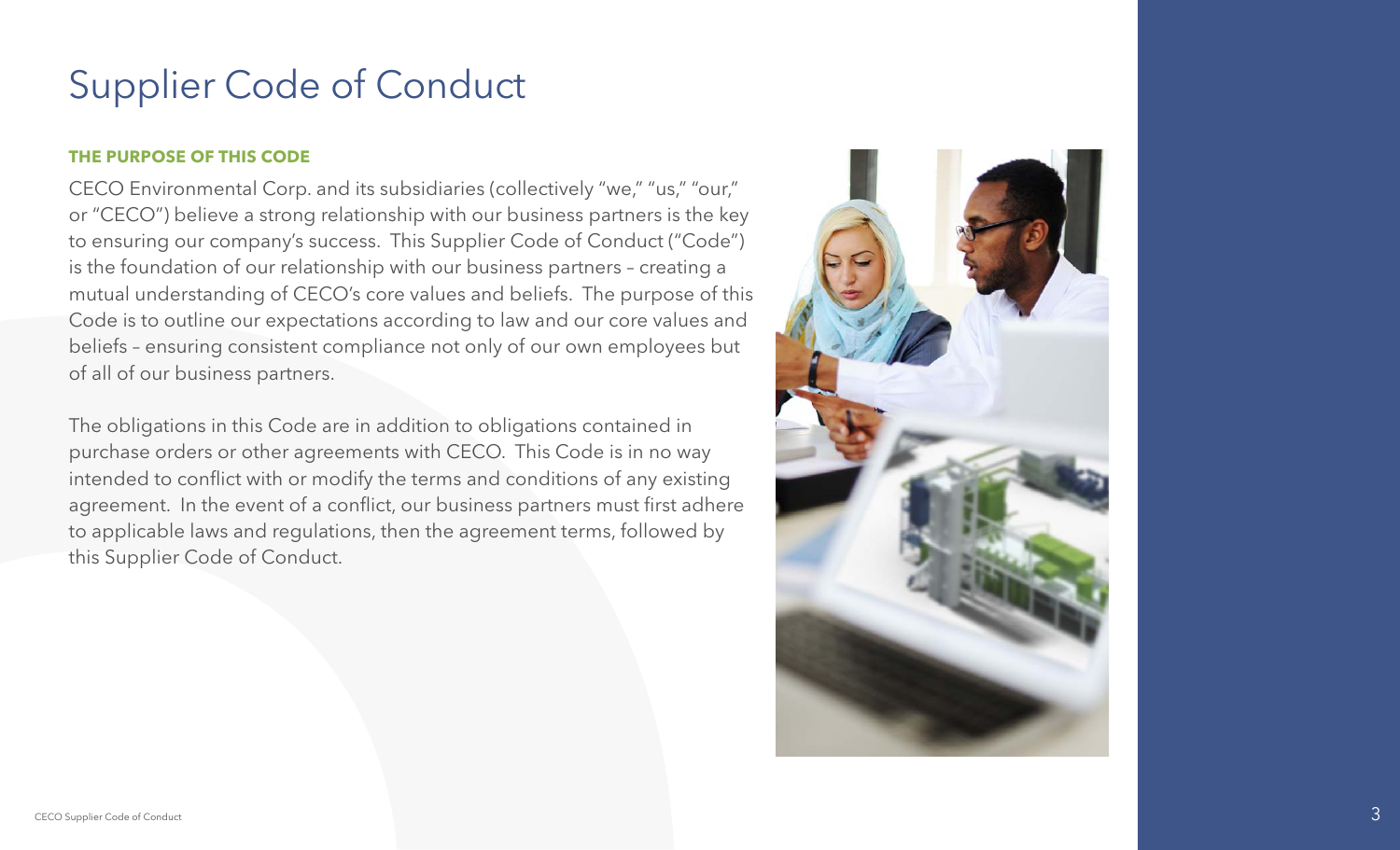#### <span id="page-4-0"></span>**APPLICATION**

This Code applies to any individual or company who provides goods or services to CECO wherever they are located, including but not limited to vendors, contractors, manufacturers, fabricators, business service providers, distributors, sales partners, and consultants, and includes any of their subcontractors (collectively, "Suppliers"). This Code is not exhaustive; Suppliers are required to use their own discretion to ensure compliance with unaddressed topics.

➤ **FOR ADDITIONAL INFORMATION** regarding CECO's requirements, refer to CECO's Code of Business Conduct and Ethics ([https://investors.](https://investors.cecoenviro.com/code-of-ethics-and-conduct) [cecoenviro.com/code-of-ethics-and-conduct](https://investors.cecoenviro.com/code-of-ethics-and-conduct))

#### **ANNUAL CERTIFICATION REQUIREMENT AND AUDIT RIGHTS**

Suppliers may be required to provide annual certification to CECO of their compliance with this Code and all applicable laws and

regulations, including extraterritorial laws of all countries that govern the conduct of CECO, such as the United States Foreign Corrupt Practices Act ("FCPA") and the U.K. Bribery Act. In addition, CECO reserves the right, as a condition of doing business with CECO, to conduct (or have its designee conduct) inspections, audits, or reviews of its Suppliers and their facilities and business practices to verify compliance with these standards. However, CECO assumes no duty or obligation to inspect, audit, or review a Supplier's compliance with this Code and assumes no liability or responsibility for the actions or omissions of its Suppliers.

#### **COMPLIANCE WITH LAWS**

CECO expects Suppliers to maintain full compliance with all laws and regulations applicable to their business. When conducting international business, or if their primary place of business is outside the United States, Suppliers must comply with local laws and

regulations. Suppliers performing as covered U.S. government contractors, as that term is defined under applicable law, must complete a subcontractor compliance certification pursuant to FAR 52.222-50 prior to the award of any supplier contract and annually, as applicable, thereafter.

#### **REPORTING CONCERNS AND SEEKING GUIDANCE**

CECO expects Suppliers to report potential or actual violations of this Code. For assistance in resolving a business concern, please work with your primary CECO contact. However, CECO recognizes there may be times when this is not possible or appropriate, in which case you can contact the CECO Ethics Helpline.

CECO prohibits any retribution or retaliation taken against any individual who has, in good faith, sought advice or reported a possible violation of this Code.



US/Canada: 1-800-461-9330 International (call collect): 1-720-514-4400



Web-based submission: www.convercent.com/report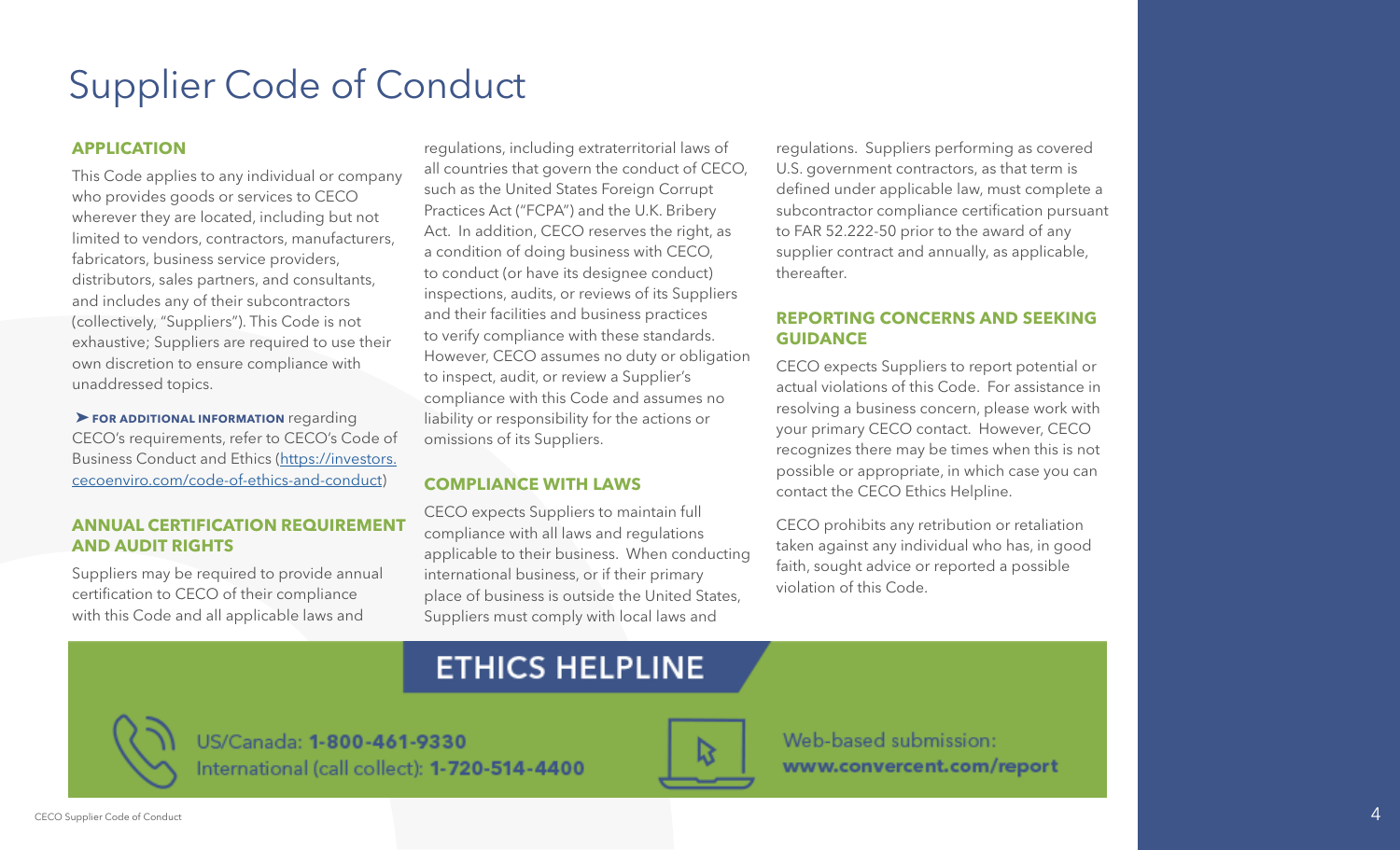applicable retention requirements.

**MAINTAIN ACCURATE RECORDS**

Suppliers must maintain up-to-date books and records, including financial records, to demonstrate compliance with applicable laws and regulations, and must not alter any record to conceal or misrepresent the underlying transaction represented by it. Suppliers performing as covered U.S. government contractors, as that term is defined under applicable law, must comply with the requirements in FAR 4.703. When a record is no longer needed to conduct current business, records should be retained based on

CECO expects Suppliers to treat all people with respect and dignity and prioritize the safety, well-being, and dignity of all individuals, whose talents and hard work help deliver our products and services. The ethical sourcing items below provide a non-exhaustive list of those behaviors that we oppose and our expectations.

<span id="page-5-0"></span>Supplier Code of Conduct

#### Child Labor

CECO expects Suppliers to ensure that illegal child labor is not used in the performance of their work. The term "child" refers to any person under the minimum legal age for

employment under applicable law where the work is performed and, as applicable, the type of work being performed by the Supplier.

#### Slavery, Human Trafficking, and Forced Labor

CECO believes that the employment relationship should be voluntary, and the terms of employment must comply with applicable laws and regulations. CECO is therefore opposed to slavery, human trafficking, and forced labor, and is committed to complying with applicable laws prohibiting such exploitation. CECO expects Suppliers to refrain from violating the rights of others, to adhere to regulations prohibiting slavery, human trafficking, and forced labor, and to comply with all applicable local laws in the country or countries in which they operate.

#### Pay Practices

CECO expects Suppliers to comply with all applicable state, federal, and international labor, wage, and work hour laws and regulations, and to pay their employees when and as required by law and contract.

#### **EMPLOYMENT PRACTICES**

CECO expects Suppliers to encourage diversity, remain receptive to diverse opinions, promote equal opportunity for all, and foster an inclusive and ethical culture. The employment practice items below provide a non-exhaustive list of those behaviors that we oppose and our expectations.

#### Harassment/Bullying

Employees have a right to a workplace free of harassment and bullying. CECO expects Suppliers to prohibit all types of harassment, including but not limited to physical, verbal, psychological, and sexual harassment, and other abusive conduct consistent with any and all applicable laws.

#### Non-discrimination

CECO is committed to the principles of equal employment opportunity, and expects Suppliers to provide equal employment opportunity to employees and applicants without regard to race, ethnicity, religion, color, sex, gender, sexual orientation, gender identity or expression, marital status, family structure, genetic information, national origin, nationality, age, disability, veteran status, political opinion, or any other protected class, consistent with any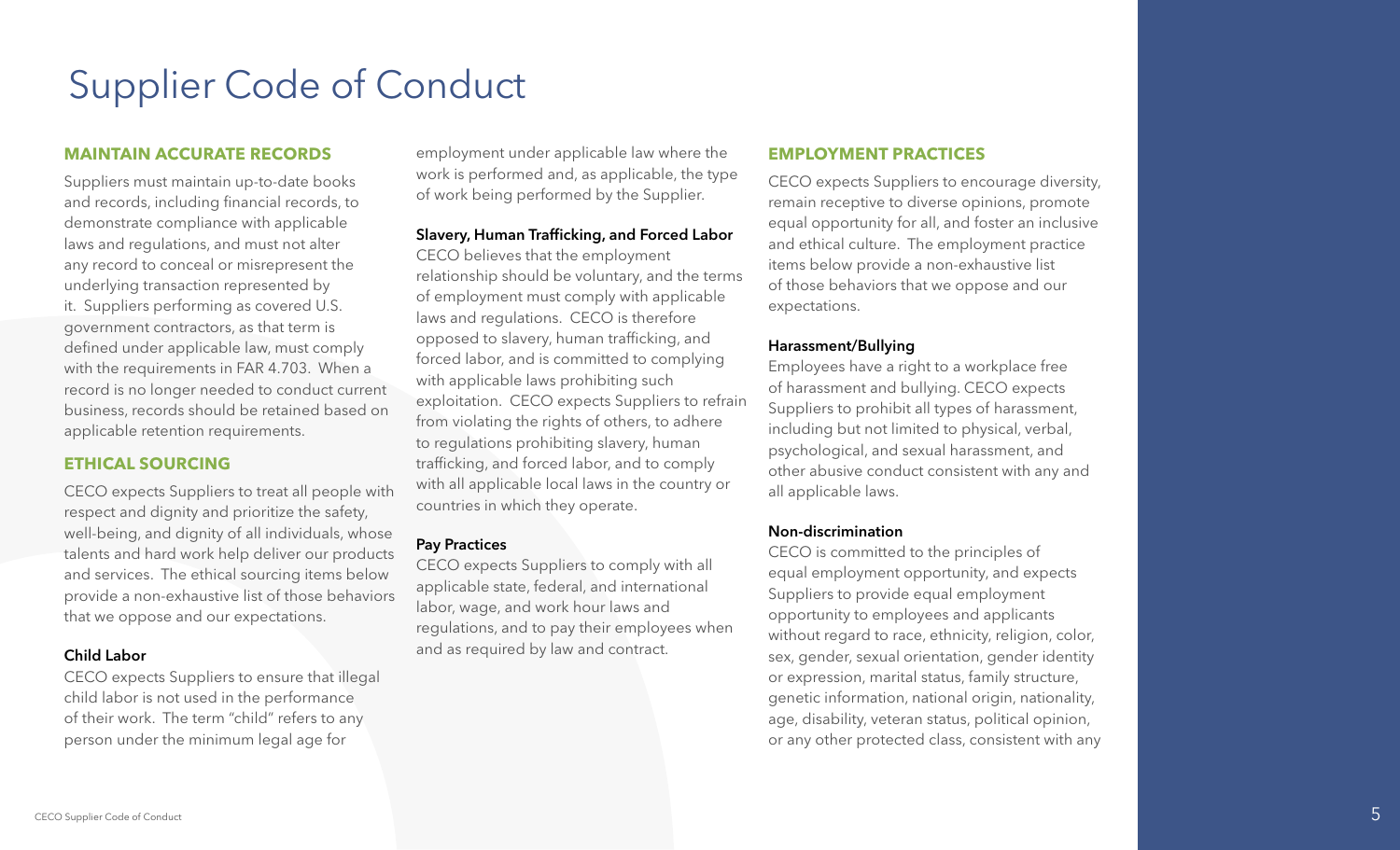and all applicable laws. Suppliers performing as covered U.S. government contractors, as that term is defined under applicable law, may be subject to specific federal equal employment opportunity-related regulations.

#### Substance Abuse

CECO is a drug-free company and expects Suppliers to maintain a workplace free from use, possession, sale, or distribution of controlled substances, consistent with any and all applicable laws.

#### Safe Workplace

CECO expects Suppliers to provide employees with (1) a healthy and safe workplace, in compliance with all applicable laws and regulations; and (2) protection from chemical,

biological, and physical hazards, in addition to on site accidents.

#### Right to Associate

CECO expects Suppliers to respect, and not interfere with, the rights of workers to decide whether to lawfully associate with groups of their choice, including the right to form or join trade unions and to engage in collective bargaining.

#### Immigration

CECO expects Suppliers to ensure that all of their employees who work in the United States are authorized to do so.

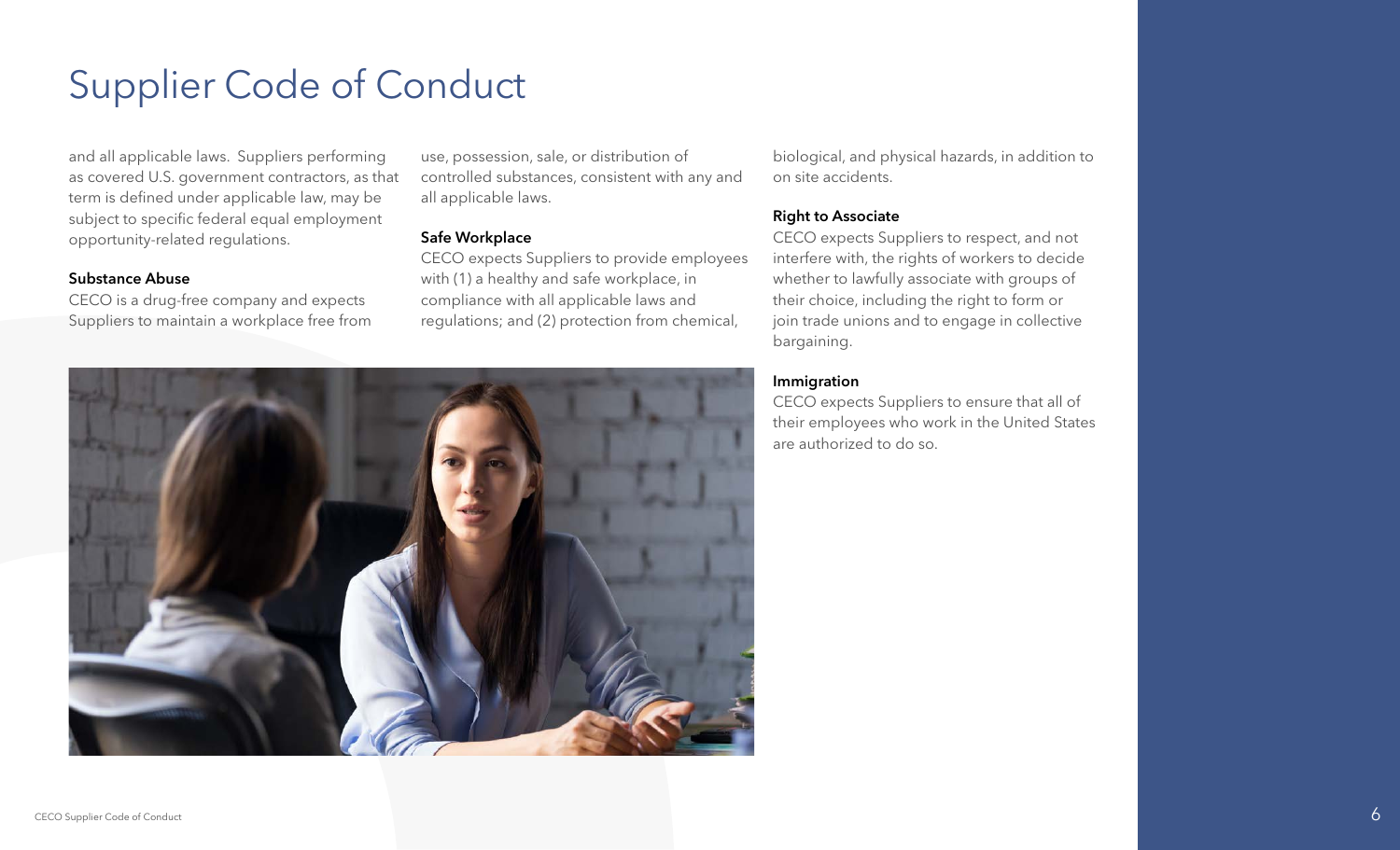#### <span id="page-7-0"></span>**ANTI-CORRUPTION**

CECO's Suppliers must comply with anticorruption laws of the United States and countries in which we work and do business, including without limitation, the FCPA and U.K. Bribery Act. Specifically:

#### Anti-Corruption Laws

Suppliers must comply with the anti-corruption laws, directives, and/or regulations that govern operations in the countries in which they do business, such as the FCPA and the U.K. Bribery Act. CECO requires its Suppliers to refrain from offering or making any improper payments of money or anything of value to government officials, political parties, candidates for public office, or other persons. This includes a general prohibition on facilitating payments intended to expedite or secure performance of a routine governmental action, even in locations where such activity may not violate local law. CECO expects Suppliers to exert due diligence to detect and prevent corruption in all business arrangements, including partnerships, joint ventures, and the hiring of consultants.

#### Illegal Payments

Suppliers must not offer any illegal payments to, or receive any illegal payments from, any customer, supplier, their agents, representatives, or others. The receipt, payment, and/or promise of money or anything of value, directly or indirectly, intended to exert undue influence or improper advantage is prohibited. This prohibition applies even in locations where such activity may not violate local law.

#### Gifts/Business Courtesies

CECO expects Suppliers to compete on the merits of their products and services. The exchange of business courtesies may not be used to gain an unfair competitive advantage. In any business relationship, CECO's Suppliers must ensure that the offering or receipt of any gift or business courtesy is permitted by law and regulation, that these exchanges do not violate the rules and standards of the recipient's organization, are consistent with reasonable marketplace customs and practices, and will not adversely impact CECO's reputation.

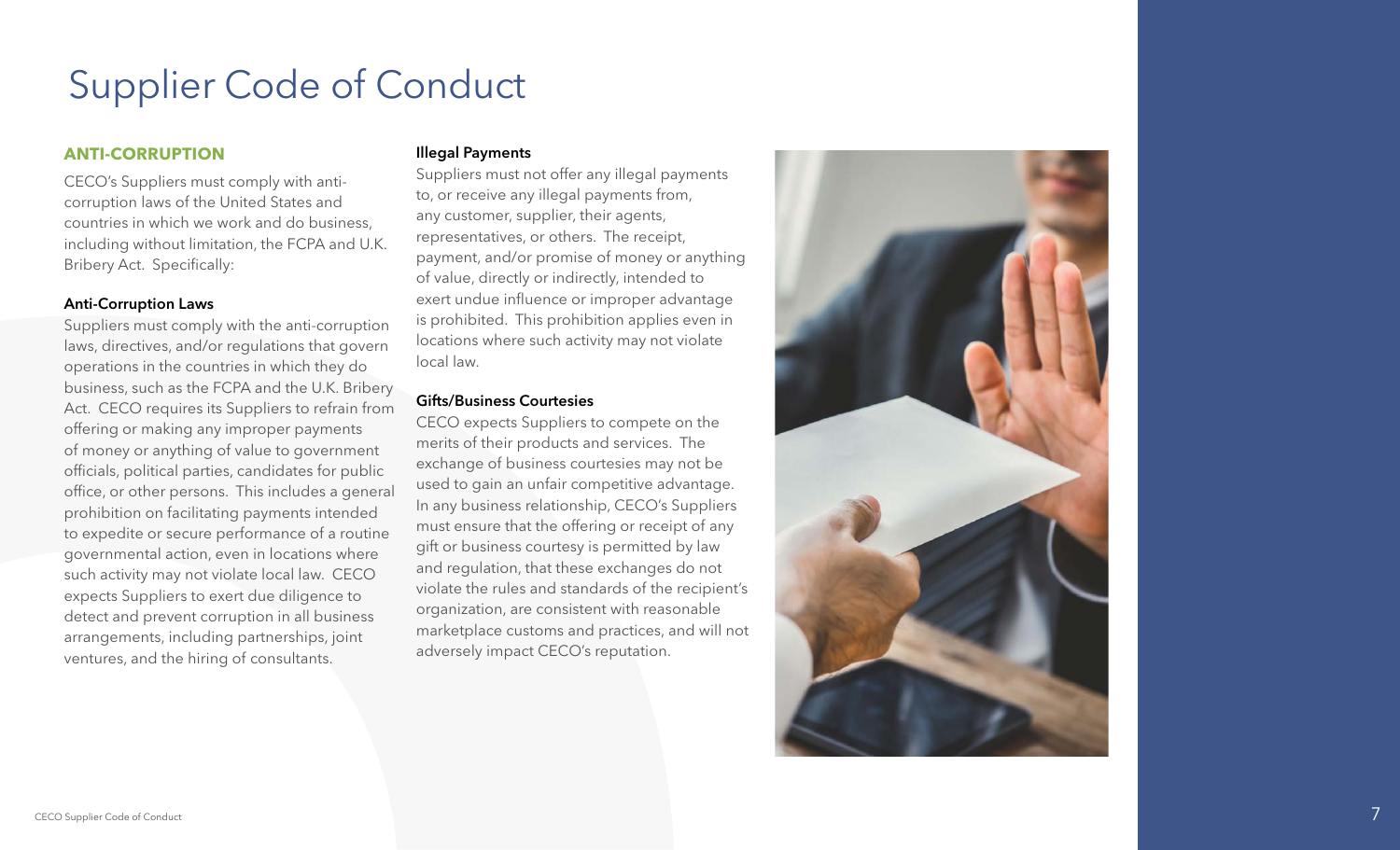#### <span id="page-8-0"></span>**ANTITRUST**

CECO expects Suppliers to compete honestly and fairly, to comply with applicable antitrust and competition laws, and never to participate in anti-competitive practices. Suppliers must not fix prices or rig bids with their competitors. Suppliers must not exchange current, recent, or future pricing information with competitors.

#### **CONFLICTS OF INTEREST**

CECO expects Suppliers to avoid all conflicts of interest or situations giving the appearance of a potential conflict of interest in their dealings with CECO. CECO expects Suppliers to provide notification to all affected parties if an actual or potential conflict of interest arises. This includes a conflict between the interests of CECO and personal interests of those of close relatives, friends, or associates.

#### **SUBCONTRACTORS**

Suppliers that employ subcontractors to supply goods or services to CECO must disclose the names of all subcontractors to CECO upon request. In addition, Suppliers are responsible for ensuring that all such subcontractors comply with this Code.

#### **INFORMATION PROTECTION**

In order to conduct business with CECO, Suppliers may need access to CECO's sensitive information.

#### Treatment and Use of Information

CECO expects Suppliers to properly handle CECO's sensitive information, including confidential, proprietary, and personal information. Information should not be used for any purpose other than the business purpose for which it was provided, unless CECO provides prior written authorization otherwise.

#### Intellectual Property

CECO expects Suppliers to respect and comply with all agreements and laws governing intellectual property rights, including protection against disclosure of trade secrets, and respecting third parties' patents, copyrights, trademarks, and other forms of intellectual property.

#### Information Security

Suppliers must protect the confidential and proprietary information of others, including personal information, from unauthorized access, destruction, use, modification, and disclosure, through appropriate physical and

electronic security procedures. Suppliers must comply with all applicable data privacy laws and regulations. Suppliers must assure extension of this requirement to all their subcontractors.

#### **ENVIRONMENTAL, HEALTH, AND SAFETY**

CECO expects Suppliers to operate in a manner that actively manages risk, conserves natural resources, and protects the environment. CECO expects Suppliers to comply with all applicable environmental, health, and safety laws, regulations, and directives, including laws and international treaties relating to waste disposal, emissions, discharges, and hazardous and toxic material handling. Suppliers should protect the health, safety, and welfare of their employees, visitors, and others who may be affected by their activities.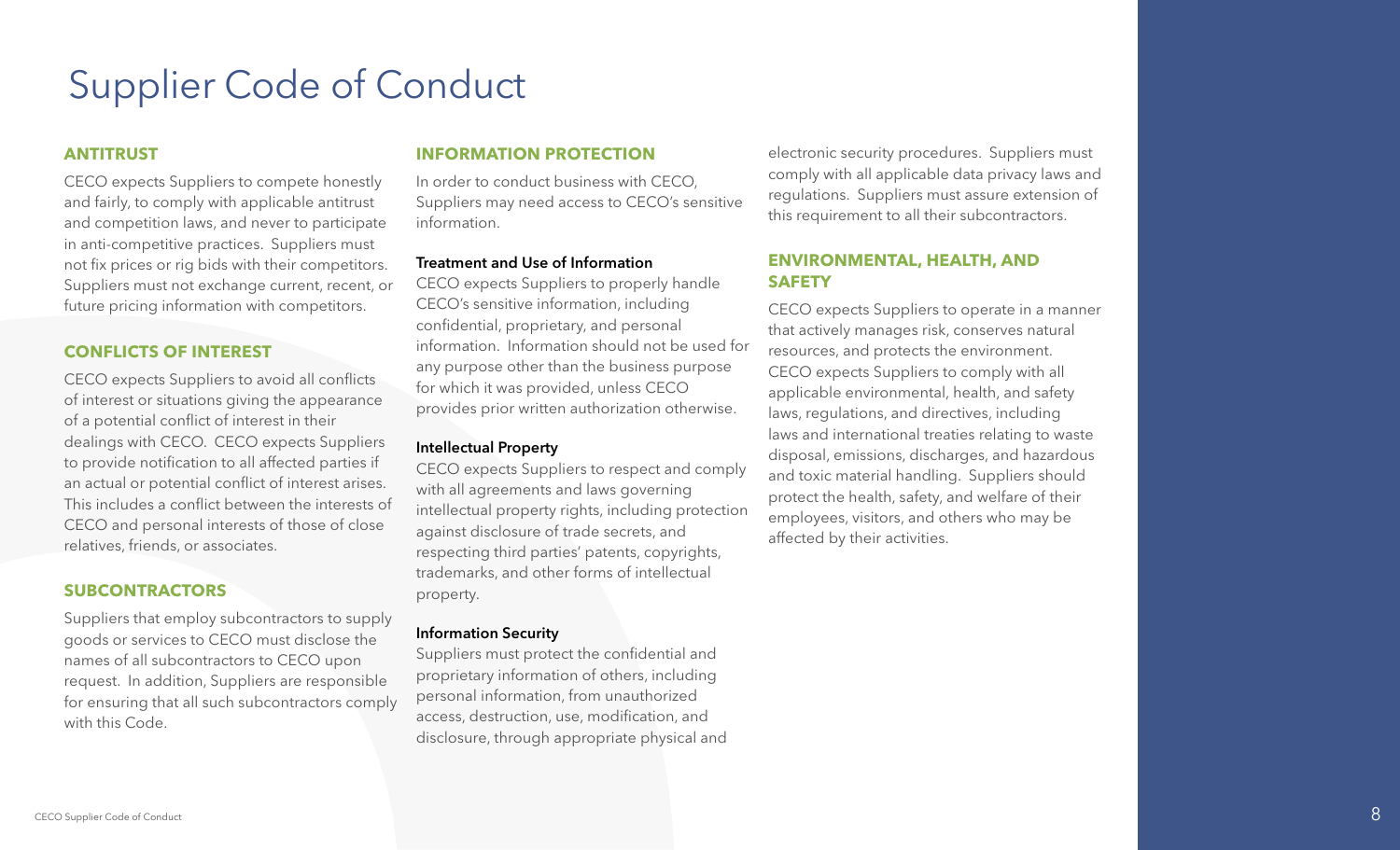#### <span id="page-9-0"></span>**GLOBAL TRADE COMPLIANCE**

#### **Security**

When applicable, Suppliers are encouraged to implement practices and procedures to ensure the security of their supply chains in accordance with the Customs-Trade Partnership Against Terrorism initiative of the United States Department of Homeland Security.

#### Import

CECO expects Suppliers to ensure that their business practices are in accordance with all applicable laws, directives, and regulations governing the import of parts, components, and technical data.

#### Export

CECO expects Suppliers to ensure that their business practices are in accordance with all applicable laws, directives, and regulations governing the export of parts, components, and technical data.

#### Anti-Boycott

CECO's Suppliers must not participate in, cooperate with, or further the cause of any unsanctioned foreign economic boycott, in accordance with the 1977 Export Administration Act and the 1976 Tax Reform Act.

#### Export Controlled Regulations

For all products supplied to a CECO facility, the Supplier shall provide the appropriate Export Control Classification Number (ECCN) if controlled by Department of Commerce's Bureau of Industry and Security and/or International Traffic in Arms Regulations category if controlled by Department of State's Directorate of Defense Trade Controls.

#### Prohibited Countries and Entities & Denied Party Screening

CECO prohibits any Supplier from selling to CECO anything manufactured or touched by a prohibited country or entity. Denied Party Screening is the process of screening those parties involved in a transaction for the purpose of complying with the applicable standards of the U.S. government. Additional information can be found on the U.S. government's website, [www.export.gov.](http://www.export.gov.)

#### Conflict Minerals

CECO Suppliers must meet the conflict mineral

reporting requirements of the Dodd-Frank Wall Street Reform and Consumer Protection Act of the Securities Exchange Commission, and must endeavor not to use conflict minerals that originated in the Democratic Republic of the Congo or an adjoining country, as obtainment from these areas is linked to human rights violations.

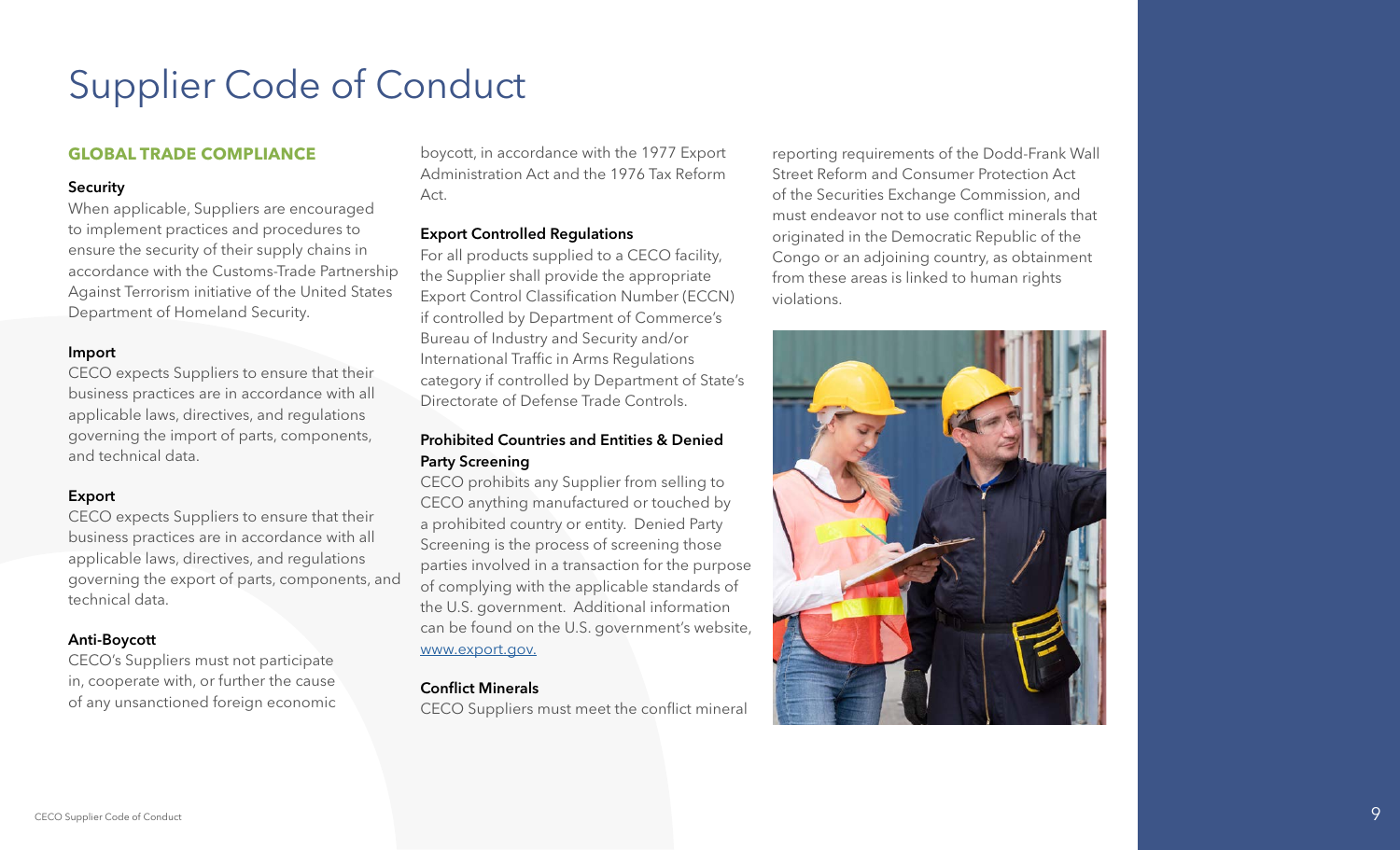#### <span id="page-10-0"></span>**ETHICS PROGRAM EXPECTATIONS**

#### Active Steps

Suppliers shall take active steps, including audits and inspections, to ensure compliance with this Code and applicable legal requirements by Supplier, Supplier's employees, and Supplier's subcontractors. If a Supplier identifies areas of non-compliance, the Supplier agrees to promptly notify CECO of the non-compliance as well as its corrective actions.

#### Report Violations

Suppliers should report violations of this Supplier Code of Conduct or of CECO's Code of Business Conduct and Ethics [\(https://](https://investors.cecoenviro.com/code-of-ethics-and-conduct) [investors.cecoenviro.com/code-of-ethics-and](https://investors.cecoenviro.com/code-of-ethics-and-conduct)[conduct](https://investors.cecoenviro.com/code-of-ethics-and-conduct)) via the CECO Ethics Helpline.

#### Monitoring Activities

CECO or its representatives may engage in monitoring activities to confirm Supplier's compliance with this Code, including on-site inspections of facilities, use of questionnaires, surveys or report cards, review of publiclyavailable information, or other measures necessary to assess Supplier's performance.

#### Whistleblower Protection

CECO expects Suppliers to provide their employees with avenues for raising legal or ethical issues or concerns without fear of retaliation. CECO expects Suppliers to take action to prevent, detect, and correct any retaliatory actions.

#### Prohibition on Certain Internal Confidentiality Agreements

CECO will not require Suppliers to sign or comply with internal confidentiality agreements or statements prohibiting or otherwise restricting Supplier from lawfully reporting waste, fraud, or abuse related to the performance of a U.S. government contract and prohibits Suppliers from requiring same of its employees or subcontractors.

#### Consequences for Violating this Code

In the event of a violation of any of the expectations in this Code, CECO may pursue corrective action to remedy the situation. In the case of a violation of law or regulation, CECO may be required to report those violations to proper authorities. CECO reserves the right to terminate its relationship with any Supplier for any violation of this Code.

#### Ethics Policies

Commensurate with the size and nature of their business, CECO expects Suppliers to have management systems in place to support compliance with laws, regulations, and the expectations related to or addressed expressly within this Code. CECO expects Suppliers to implement their own written code of conduct and to flow down the principles in this Code to the entities that furnish them with goods and services.

### **ETHICS HELPLINE**

US/Canada: 1-800-461-9330 International (call collect): 1-720-514-4400



Web-based submission: www.convercent.com/report